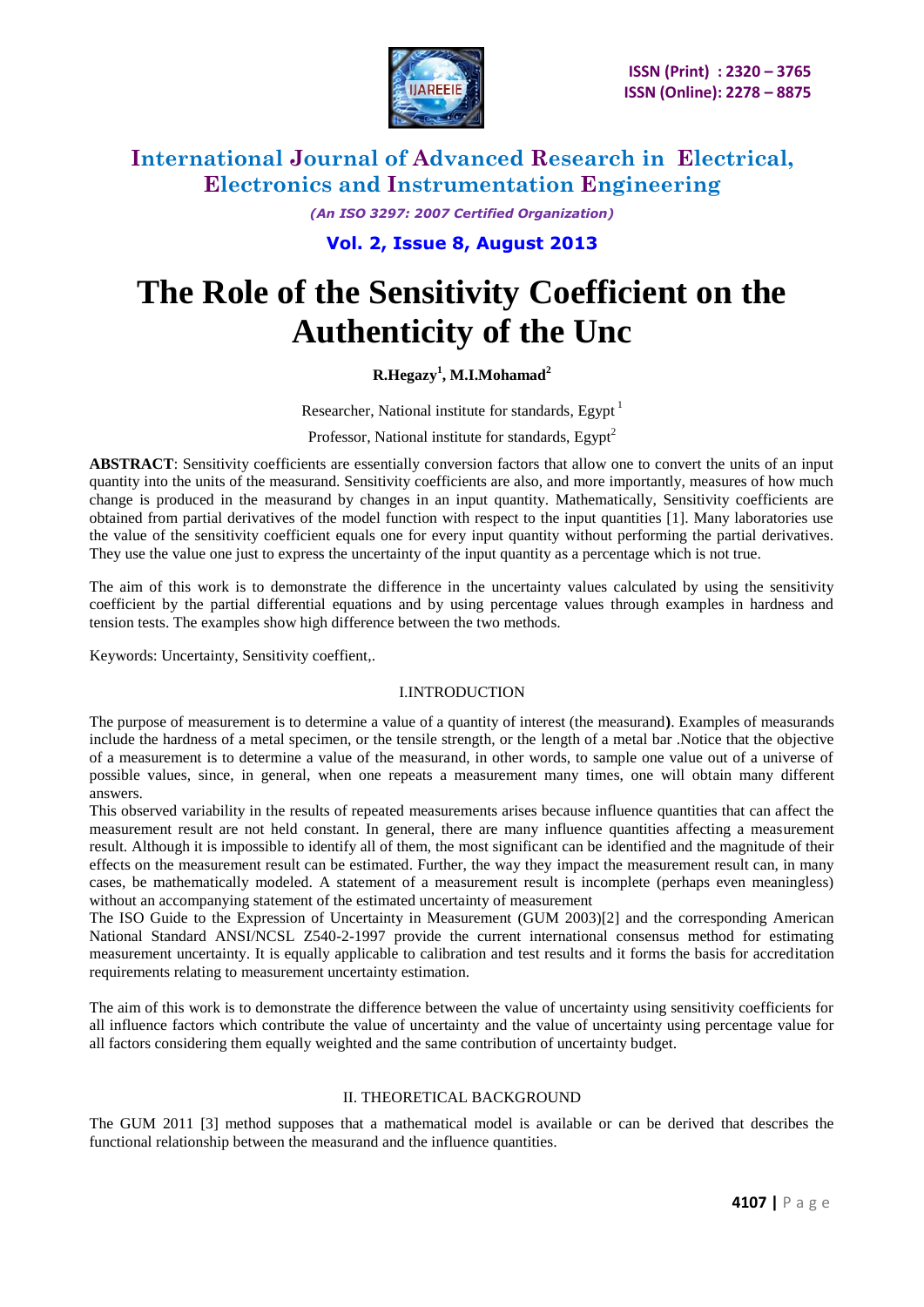

*(An ISO 3297: 2007 Certified Organization)*

# **Vol. 2, Issue 8, August 2013**

In many instances of undertaking test measurements the functional relationship is relatively simple and often the test procedure provides the basis of a satisfactory model. The most frequent form of functional relationship is a linear combination of measurements, [4].

$$
y = (c1.x1 + c2.x2 + \dots + cn.xn)
$$
 (1)

The general relationship between the uncertainty  $u(y)$  of a value y and the uncertainty of the independent parameters  $x_i$ ,  $x_2, \ldots, x_n$  is

$$
u(y(x_1, x_2,...)) = \sqrt{\sum_{i=1, n} c_i^2 u(x_i)^2}
$$
 (2)

where  $y(x_1, x_2, ...)$  is a function of several parameters  $x_1, x_2, ...$ , and  $c_i$  is a sensitivity coefficient evaluated as  $c_i = \partial y / \partial x_i$ , the partial differential of  $y$  with respect to  $x_i$ . Each variable's contribution is just the associated uncertainty expressed as uncertainty multiplied by the relevant sensitivity coefficient. These sensitivity coefficients describe how the value of *y* varies with changes in the parameters  $x_1$ ,  $x_2$  etc[5].

NOTE: Sensitivity coefficients may also be evaluated directly by experiment; this is particularly valuable where no reliable mathematical description of the relationship exists.

When variables are not independent, the relationship is more complex[6]:

$$
u(y(x_{i:j...})) = \sqrt{\sum_{i=1,n}^{n} c_i^2 u(x_i)^2 + \sum_{\substack{i,k=1,n\\i\neq k}}^{n} c_i c_k \cdot \mathbf{s}(x_i, x_k)}
$$
(3)

The following section expresses two different examples. These examples compare the uncertainty budget for each case, once by using sensitivity coefficients obtained through partial derivatives of the mesurand and the other by using sensitivity coefficients equal one to all factors using the parameter  $x_i$  as percentages.

#### III. EXAMPLES

#### A-Hardnesss test

ASTM E10[7] equation 1 defines Brinell hardness (designated as B for the purposes of this example) as a function of the test force (F, measured in newtons), the diameter of the indenter (D, measured in mm), and the mean diameter of the indentation (d, measured in mm):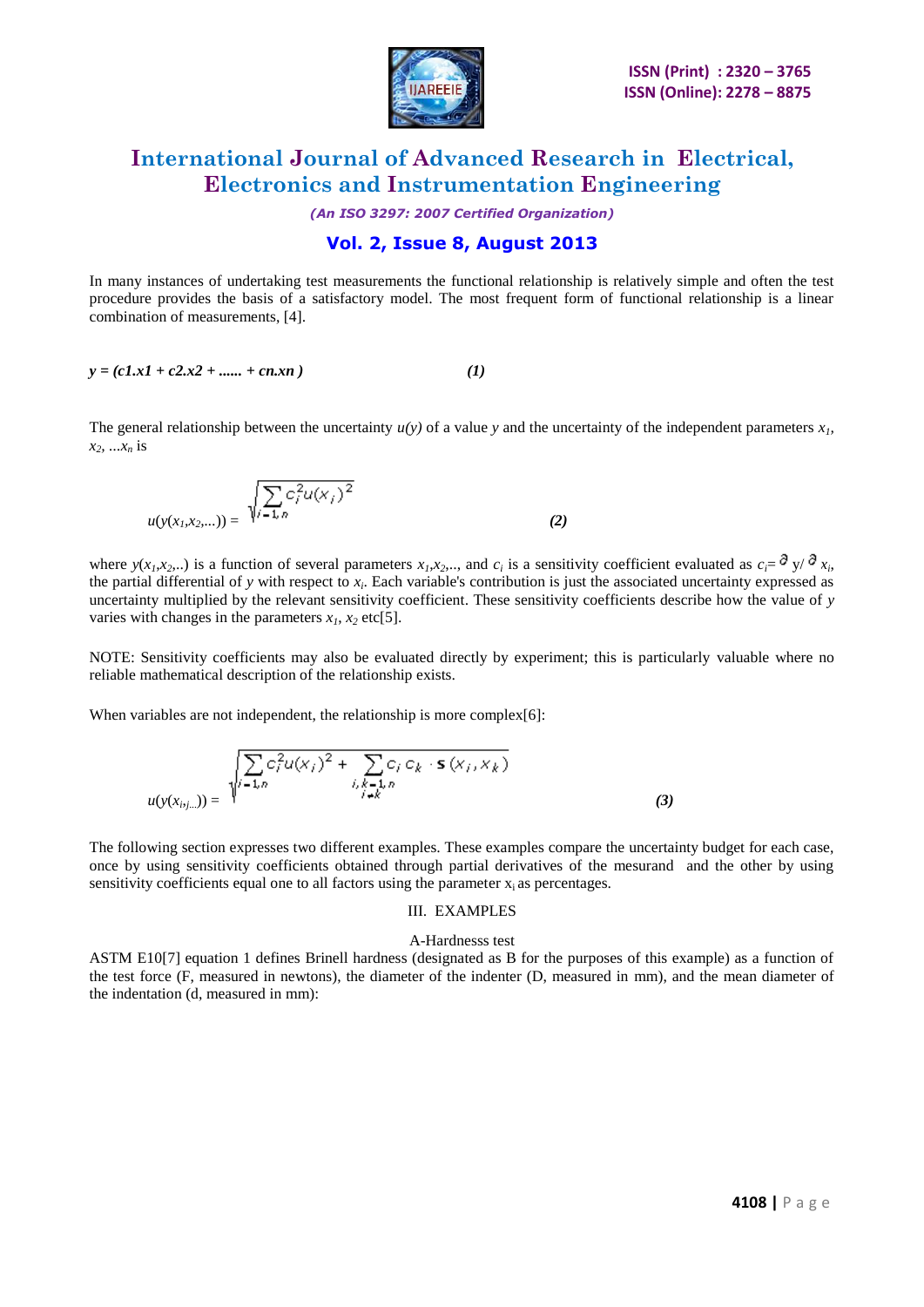

*(An ISO 3297: 2007 Certified Organization)*

# **Vol. 2, Issue 8, August 2013**

The unit for Brinell hardness is thus  $N/mm<sup>2</sup>$ . The combined variance is

$$
u^{2}(B) = \left(\frac{\partial B}{\partial F}\right)^{2} u^{2}(F) + \left(\frac{\partial B}{\partial D}\right)^{2} u^{2}(D) + \left(\frac{\partial B}{\partial d}\right)^{2} u^{2}(d)
$$
 (4)

and the sensitivity coefficients c<sub>i</sub> are given by:

$$
c_F = \frac{\partial B}{\partial F} = \frac{0.204}{\pi D \left(D - \sqrt{D^2 - d^2}\right)}
$$
, with unit of mm<sup>2</sup>, (5)

$$
c_D = \frac{\partial B}{\partial D} = \frac{0.204 F \left( \frac{D^2}{\sqrt{D^2 - d^2}} + \sqrt{D^2 - d^2} - 2D \right)}{\pi D^2 \left( D - \sqrt{D^2 - d^2} \right)^2},
$$
 with unit of N/mm<sup>3</sup>, (6)

$$
c_d = \frac{\partial B}{\partial d} = \frac{-0.204 Fd}{\pi D \sqrt{D^2 - d^2} \left(D - \sqrt{D^2 - d^2}\right)^2}
$$
, also with units of N/mm<sup>3</sup>. (7)

The results of Brinell hardness HB250/5 test are as follows: 251 HB – 250HB – 247HB – 249HB – 253HB.

d=1.12 mm The expanded uncertainty of the machine for force calibration is  $\pm 2.23\%$  i.e  $\pm 55$  N The expanded uncertainty of indenter due to error in the diameter is  $\pm 0.01$  mm i.e  $\pm 0.2$ % The uncertainty in the magnification system is  $\pm 0.03$  mm i.e  $\pm 2.38\%$ From the equations (5)  $C_F = 0.1$  mm<sup>-2</sup> From the equations (6)  $C_D = 1.31$  N/mm<sup>3</sup> From the equations (7) C<sub>d</sub> = -461.35 N/mm<sup>3</sup>

### **Uncertainty budget using sensitivity coefficient:**

| Source of error | Value | units | Sensitivity                 | Type of      | Divisor        | Uncertainty |
|-----------------|-------|-------|-----------------------------|--------------|----------------|-------------|
|                 |       |       | coefficient                 | distribution |                | value (HB)  |
| Repeatability   |       | HB    |                             | Normal       |                |             |
| Force of the    | 55    | N     | $0.1 \text{ mm}^{-2}$       | Normal       | $\mathfrak{D}$ | 2.75        |
| machine         |       |       |                             |              |                |             |
| Indenter        | 0.01  | mm    | $1.3$ N/mm <sup>3</sup>     | Normal       | 2              | 0.0065      |
| Magnification   | 0.03  | mm    | $-461.35$ N/mm <sup>3</sup> | Normal       | $\mathfrak{D}$ | 6.9         |